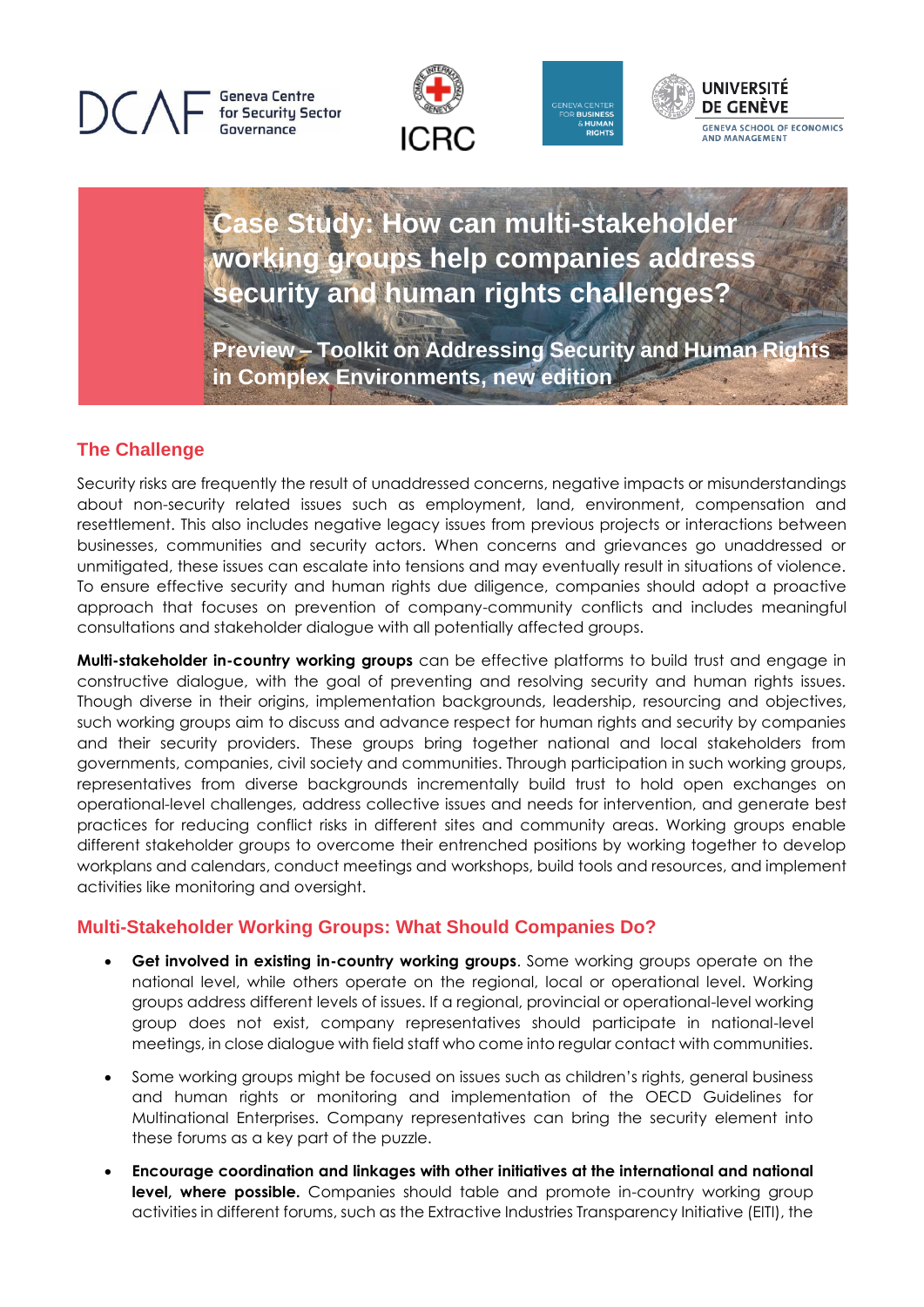International Code of Conduct Association (ICoCA), the Organisation for Economic Cooperation and Development (OECD) or local initiatives. This will not only help break silos, but will also ensure sustainability and visibility.

- **Where appropriate, provide financial or in-kind support to working groups.** To maintain the legitimacy and neutrality of working groups, companies should cooperate with in-country working groups to implement transparent funding mechanisms and processes, such as a trust fund. The contribution to working groups' activities should be considered an investment in securing the social license to operate, not merely a cost.
- **Provide proactive input into working groups' workplans.**
- **Encourage the learning and sharing of lessons-learned, good practices and challenges between operations and other functions within the company** to ensure that efforts are sustainable and not personality-driven. Exchange and share these learnings with other companies and association as well.
- **Report transparently on their engagement in multi-stakeholder in-country working groups** to demonstrate how they are implementing commitments to identify and mitigate security and human rights risks.

## **Example of Good Practices**

In the Democratic Republic of the Congo, the South Kivu Province Working Group on the Voluntary Principles has been monitoring public security conduct at several mining sites, including a concession owned by an international mining corporation. Extractive companies in the Democratic Republic of the Congo are obliged to work with the Police Nationale Congolaise, which has established a specialized unit—the Police des Mines et des Hydrocarbures —to enforce the national mining code.

In 2020, the following incidents took place around a specific mine in the area:

- An unarmed community member who trespassed onto the large mining concession was shot in the leg by an officer of the mining police.
- A shepherd trespassing on the concession was stopped and arrested by mining police officers and allegedly tortured under the order of a mining police commander.
- The mining police intervened in protests and marches by local communities against the international corporation's subsidiary, resulting in multiple arrests of community members, as well as disproportionate use of force against protesters.

With regard to the above incidents, the South Kivu Working Group—led by its Secretariat, l'Observatoire pour la Gouvernance et la Paix—reported the severe human rights violations committed by the mining police and analysed their conduct according to national laws and good practices. The working group's advocacy led to the removal of the mining police commander. The working group also organised several multi-stakeholder meetings at the local level, discussing the resolution of these issues with the mining company. This underscores the value and effectiveness of in-country working groups and of multi-stakeholder engagement mechanisms more broadly. Source: [DRC Case Studies -](https://www.securityhumanrightshub.org/node/400) Twangiza

Other case studies on how the South Kivu Working Group resolved security and human rights incidents on additional mining sites in **Bitale and Nyabibwe**.